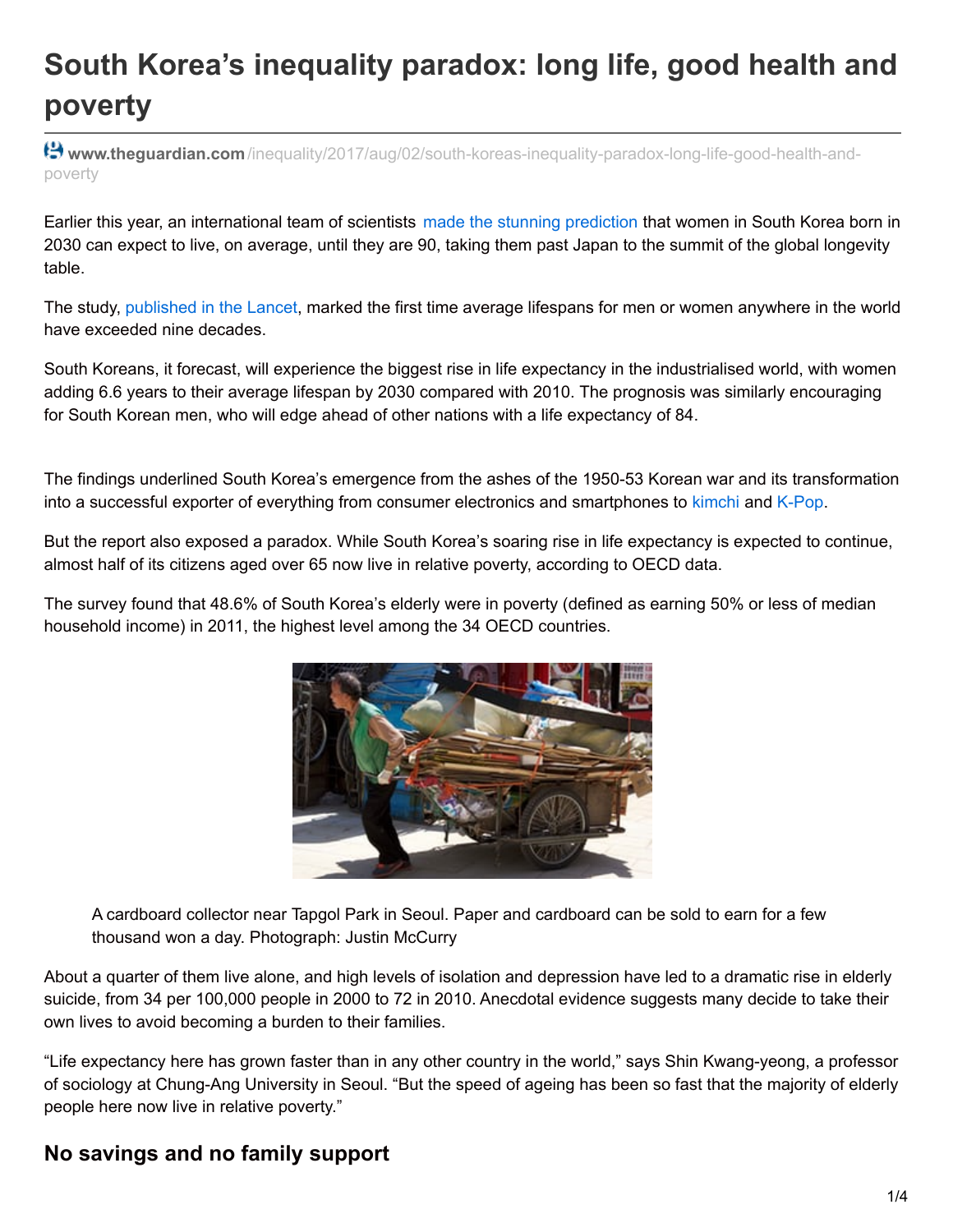At Tapgol Park in Seoul, dozens of people form a line to receive free lunches at a facility run by a Buddhist temple. Above the entrance is a sign that reads: "You are our hope."

The cafeteria, which is open all year round, used to serve about 140 people a day, but the number has risen recently to more than 200, says Kang So-yoon, a volunteer.

"The main reason is because the economy is in bad shape and older people are struggling to find work," she says. "For some, this is the only meal they will have all day. If they don't have children to look after them, we are all they have. They'd have to beg on the street otherwise."



Women pray for students sitting exams. Prof Shin believes many people's savings are inadequate because they prioritised spending on their children's education. Photograph: Lee Jin-man/AP

Ironically, part of the reason for their plight may be the cost of supporting their own offspring. "While they were still working," says Shin, "many elderly people were unable to put aside enough savings for later in life because they spent too much on their children's education."

A woman in her late 70s says she can't afford to feed herself on her pension. "I come here for free meals," says the woman, who declines to give her name. "My children can't help me because they are struggling financially themselves. I don't want much, but a bit more money every month would be a great help."

The traditional expectation that children will perform their filial duty and look after their parents in old age has stifled the emergence of a welfare state able to cope with South Korea's rapidly ageing society, according to Shin.

"Traditionally, observance of Confucian ethics meant it was taken for granted that children would look after their elderly parents," he explains. "But the family unit has undergone a tremendous transformation. Far fewer old people in South [Korea](https://www.theguardian.com/world/south-korea) live with their married children than in, say, Japan. And the increasing polarisation of South Korean society means it is getting harder for adult children to support their parents financially."

Outside the cafe, the neighbourhood's auxiliary "silver" economy is in full flow, with cheap second-hand watches, jewellery and clothes laid out on the pavement encircling the park. Every now and then, an old man or woman passes by pulling rickety wooden handcarts loaded with piles of collected cardboard and paper they can sell for a few thousand won a day.

Among the park's regular visitors is Kim Jin-yang, a 72-year-old who fought in the Vietnam war, receives a veteran's payment on top of his basic pension and has developed health problems caused by exposure to Agent Orange.

"I served my country, yet I got next to nothing from the government," says Kim, who worked in logistics alongside American troops. "But I have adjusted my lifestyle according to my means, and I can just about get by."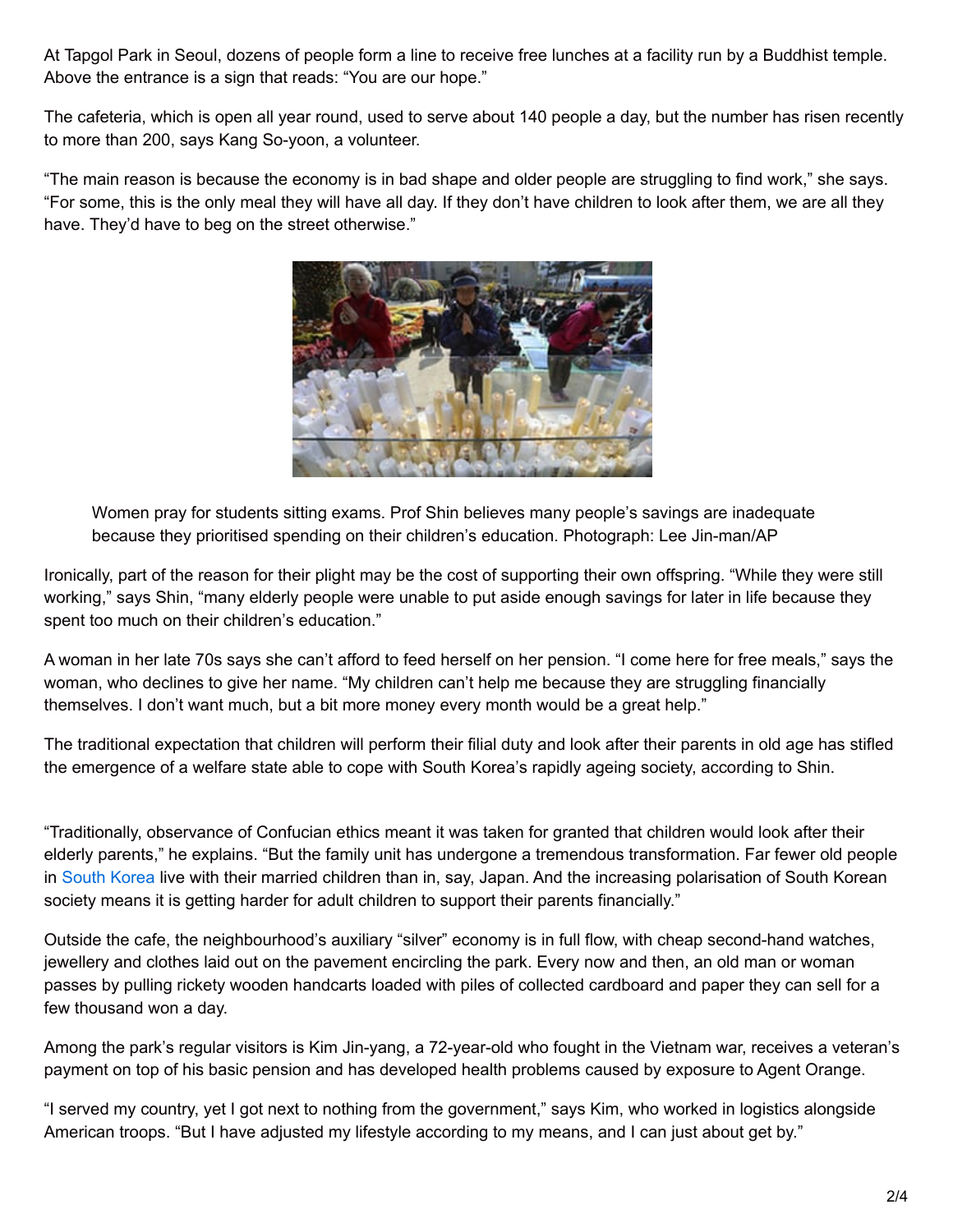## **Affordable universal healthcare**

The financial plight of older South Koreans emerged as a key issue in May's presidential election, which was won by the left-leaning former human rights lawyer, Moon [Jae-in](https://www.theguardian.com/world/2017/may/09/moon-jae-in-the-south-korean-pragmatist-who-would-be-presidentc).

Moon, whose victory was due in part to public anger over the rising income gap and record youth unemployment under his conservative predecessor, Park [Geun-hye](https://www.theguardian.com/world/2017/may/23/former-south-korean-president-park-geun-hye-on-trial-for-corruption), has made welfare reform a priority.

He has pledged to raise the basic pension from just over 200,000 won (138 GBP) to 300,000 won per month, and to double the number of job openings for older workers to 800,000, coupled with significant monthly wage increases. He also plans to subsidise the treatment of Alzheimer's and other forms of dementia, make more money available for caregivers, and increase social housing provision for elderly people.

Like Japan, South Korea is expected to undergo rapid demographic change in the coming decades – with the proportion of over-65s predicted to increase dramatically to 40% of the population by 2060, compared to 13% today, according to Statistics Korea.

"Over the last 20 years, the rate of increase of life expectancy in South Korea has been very steep, with no indication of slowing down; hence the high levels projected in 2030," says Dr Vasilis Kontis, the longevity study's lead author.

Kontis, from the School of Public [Health](https://www.theguardian.com/society/health) at Imperial College London, agrees there is an "apparent contradiction" between the country's pre-eminent life expectancy projections, and its relative poverty data.



Men hawk cheap second-hand watches, jewellery and clothes outside Tapgol Park in Seoul. Photograph: Justin McCurry/Justin McCurry for the Guardian

"This apparent contradiction can be explained to a large degree by the fact that South Korea has one of the highest rated universal healthcare systems in the world, which includes care programmes for the elderly," Kontis says.

"But there are also lifestyle factors that have contributed to high life expectancy in South Korea. Those over 65 years old today belong to a generation with very low obesity prevalence – one of the lowest worldwide – and low levels of smoking. These are two predominant factors behind the low cardiovascular disease rates in this age group, which are lower than in western countries with high life expectancy levels, such as Switzerland, Australia and New Zealand."

Certainly, South Korean citizens have not benefitted equally from decades of economic development. But comprehensive and affordable healthcare has enabled older people to remain healthy, even on comparatively low pensions, according to Yang Jae-jin, a professor of public administration at Yonsei University in Seoul.

"The elderly poverty rate in South Korea is not absolute poverty," says Yang. "It refers to relative poverty, or below